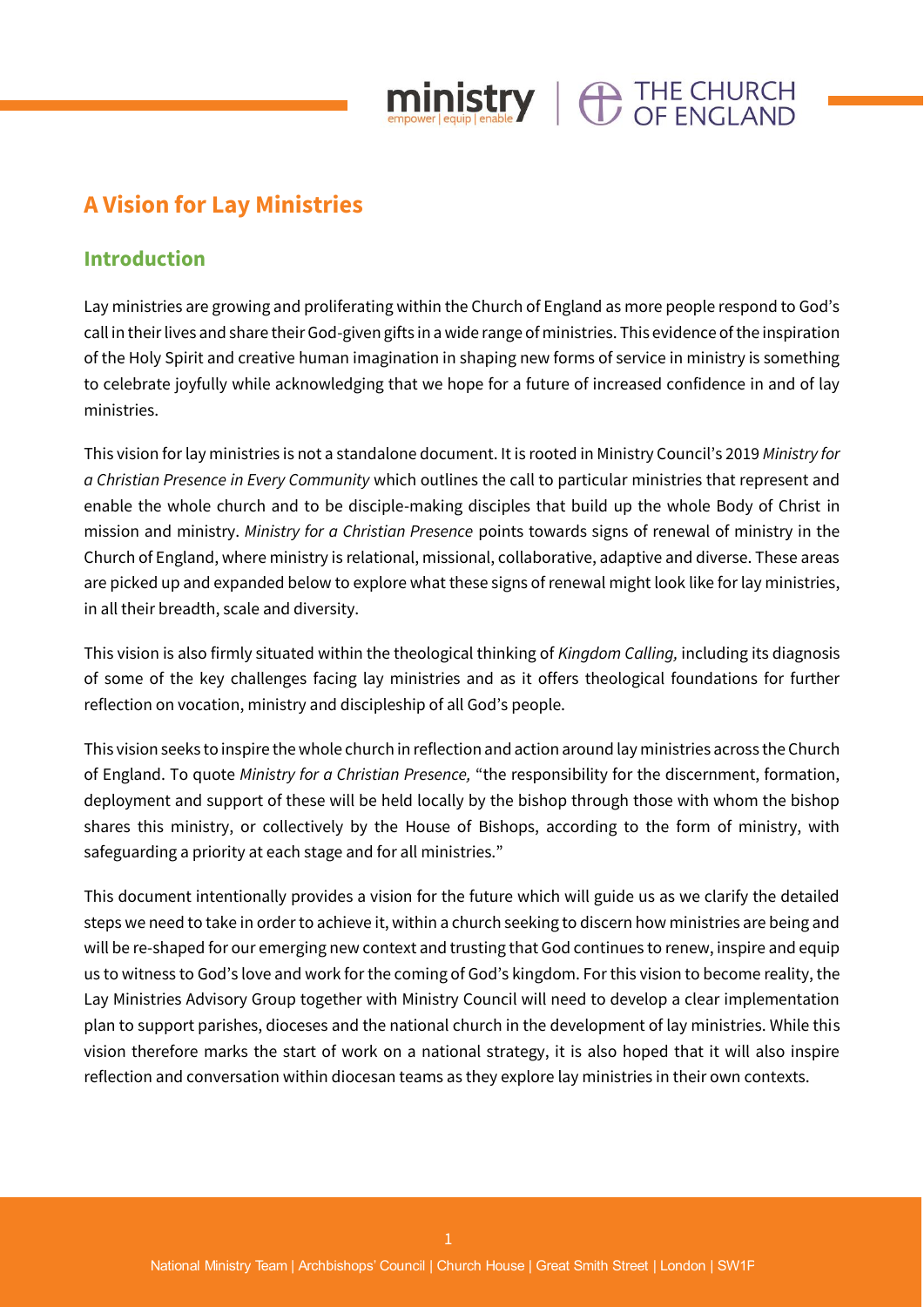

## **What is meant by 'lay ministries?'**

There are a variety of interpretations of what constitutes 'lay ministry' within the Church of England, and on the relationship between ordained and lay ministries. *Kingdom Calling* offers a nuanced exploration of some of the history and discussion around the meaning of "ministry" and some of the challenges in moving towards a culture free of competition or contest between different ministries.

Following *Ministry for a Christian presence,* in the context of this vision, 'lay ministries' is used to describe those roles which are publicly recognised as representative and enabling roles within the Church of England, though not necessarily within the place and space of the gathered church. Lay ministers are those who have been called to these particular ministries and commissioned for specific responsibilities.

This is not in any way to imply that vocations to public ministry are of greater importance, status or even holiness than vocations which might be described as relational or social. Every Christian is called by God, equipped with gifts for the building up of the common life and commissioned for the service of Christ through baptism. All are called to be a part of the ministry of the Church as it serves God's mission in God's world and public ministers are called to enable this wider ministry.

Lay ministries within the Church of England might broadly be divided into three categories: Authorised, Locally Recognised and Licensed.<sup>1</sup> These categories are a helpful framing though there is overlap and not all forms of ministry will naturally fit into just one area. They have the advantage of providing a reminder that lay ministries are varied and widespread. These categories should in no way be construed as a hierarchy; that some roles or activities require a licence or episcopal commissioning does not denote them as inherently more valuable.

This vision is intended to move us along the pathway to being a church where all ministries are celebrated, recognised and supported as God-given. With this in mind, it is worth observing that the term '*lay* ministry' is in some ways deeply unhelpful. Outside of the church context, 'lay' often refers to people without detailed knowledge or professional expertise in a subject. There is a risk that this definition creeps into our understanding of ministries described as 'lay' within the Church of England. As a translation from λαός, 'lay' is also unhelpful in this context, by implying that those who are ordained are no longer a part of the laos, the people of God. Knowing that in our contemporary church, when people see or hear 'ministry' they often assume it relates to *ordained* ministry, 'lay' has been retained in this vision for the sake of clarity, but conversations exploring this term more fully would be welcomed.<sup>2</sup>

<sup>1</sup><https://www.churchofengland.org/life-events/vocations/exploring-lay-ministry>

<sup>&</sup>lt;sup>2</sup> In some places this conversation is already underway, for example in the Diocese of Leicester, which is exploring using the term 'Associate Minister' in place of 'Lay Minister'.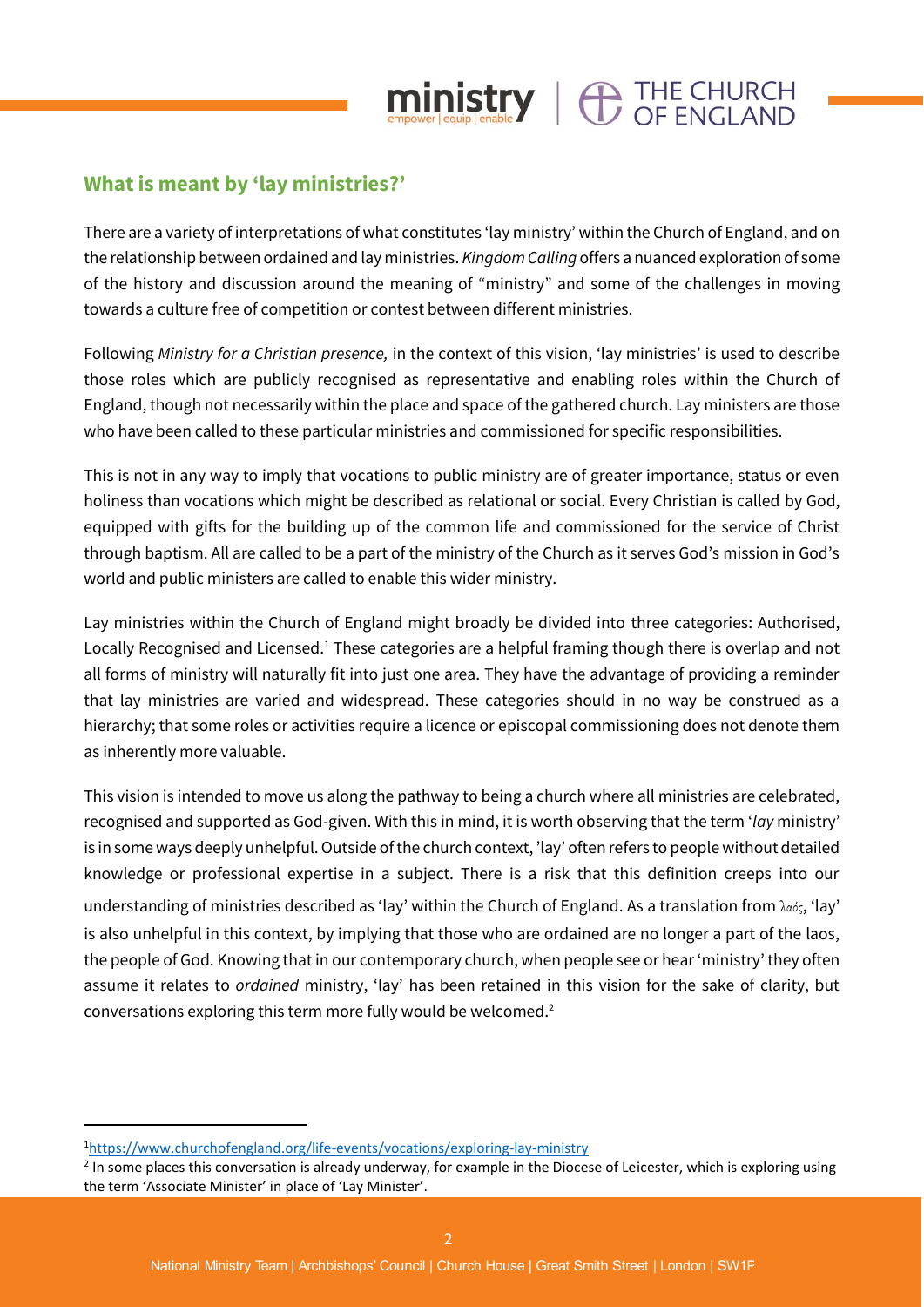

## **Vision**

We want to see lay ministries thriving in a church that has confidence in lay ministries and celebrates the abundance of those in lay ministries. This vision looks forward to a church where lay ministries abound and flourish fruitfully as part of the ecosystem of the whole people of God, enabling the ministry of the whole church as it serves God's mission in God's world.

If the context of lay ministries in the Church of England is like a garden, it is one of extraordinary abundance, with a multitude of plants of different varieties. In different areas of the garden things may look a little different to each other. Varying conditions enable a range of plants to flourish and indeed need different plants to make the best of the conditions they have. There are some plants which crop up in all the areas, and some might be unique to a very particular type of soil, but the overall variety is vital.

There is something important in recognising and giving thanks for the great gift of this beautiful garden in its scale and diversity, to pause to recognise those plants that can often be hidden from view and to give thanks for each part and for the whole. However, this is not a garden that exists for admiration for its own sake, wonderful though the plants within it may be. It's a garden that exists to bear fruit, giving thanks to the one who provides the sun and water essential to its growth.

For this garden to flourish more fully and bear fruit in even greater abundance it requires careful nurturing. This will require new shoots of emerging vocations to be spotted and supported so they can develop and flower. It will require knowing what care and support different plants require to flourish and providing it from first shoots to full maturity. It will require knowledge of what blights the plants and protecting them from it. Finally, it may require some careful pruning to ensure growth is healthy and there is space for new and different plants to emerge. And all this require those caring for the garden to be wise, sharing their knowledge and learning with each other.

## **What are the signs of renewal of lay ministries?**

*Ministry for a Christian Presence in Every Community* sets out the characteristics of public ministers today that indicate signs of renewal of ministry as it is reimagined and reoriented. What might this look like for lay ministries, as green shoots of the more confident culture we hope to see emerge?

*"Ministry is continually renewed by the Spirit, responding to the needs of each generation. Signs of renewal are seen where ministry enables the Church to be outward facing and where it is relational, missional, collaborative, adaptive and diverse "*

*Ministry for a Christian Presence in Every Community*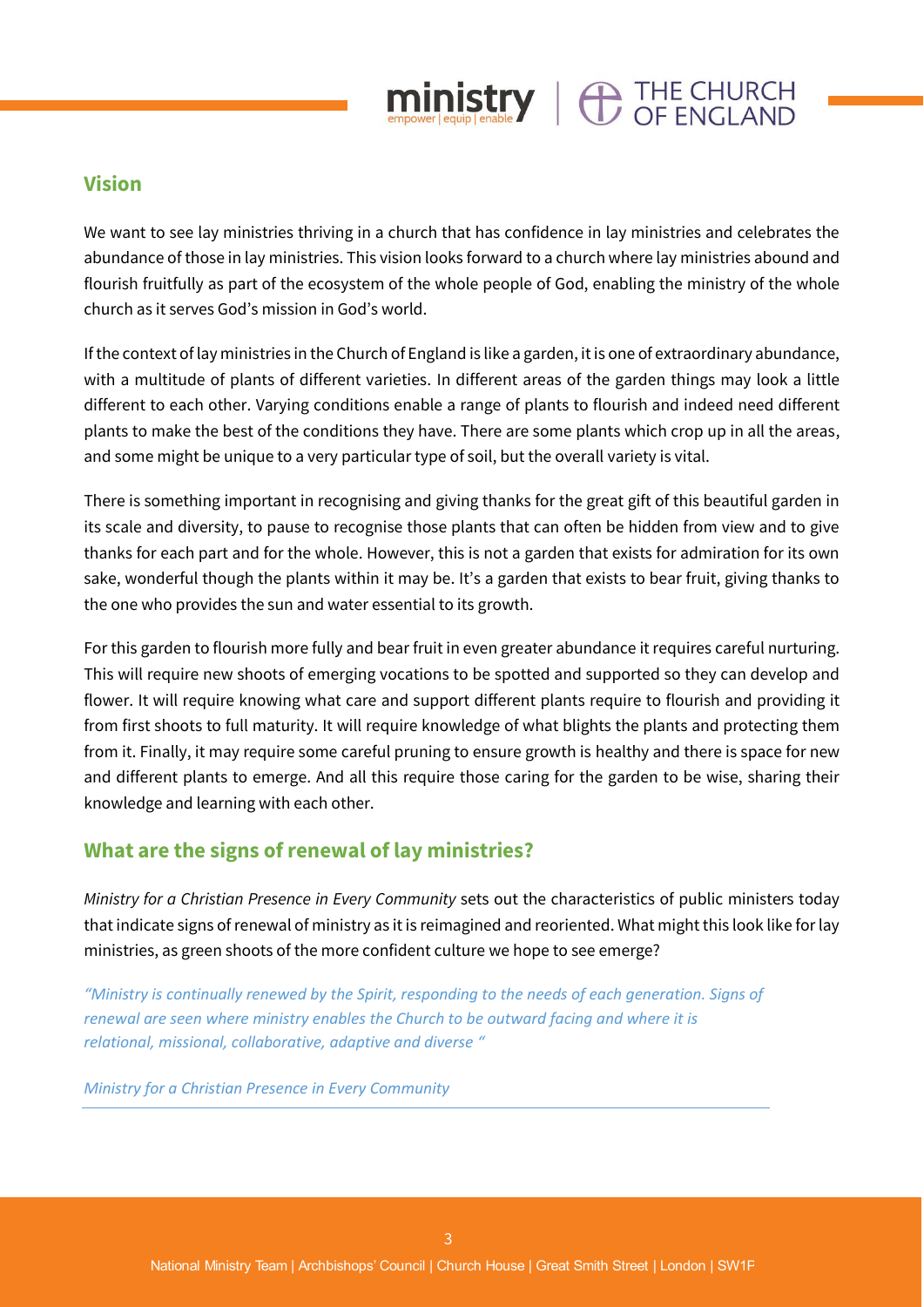

#### Relational

Lay ministries flourish where there are healthy, life-giving relationships as ministers grow in Christ-like maturity, cultivate deep roots of holy habits of discipleship within the life of their communities and engage in God's mission in God's world. Formation for relational ministry is a life-long task of learning in communities of prayer and service that model genuine mutuality in ministry with clergy and lay colleagues learning alongside, with and from each other and their communities. We will also see lay ministries flourish where they contribute to outward facing worshipping communities where all are supported in deepening discipleship. Those in lay ministries must model and share the vision of all ministry as relational, not individual, acknowledging that the harvest is plentiful but the workers are few, and celebrating ministries working alongside others.

Where ministries are relational, we will see all ministry rooted in love of God and people. It is likely that many lay ministries will have significant focus on relationships with communities, organisations and individuals beyond the gathered church, emphasising the 'connecting role' between church and world. Lay ministries will ensure that teaching is applied to the concerns of the workplace, the home and social networks; intercessions are informed by the issues of the local context; pastoral care is exercised among those who don't come to church as well as those who do; acts of service are done in partnership with other community groups. They will be 'instruments of love' who work with the Holy Spirit to embody the embrace of the Father and the Son, the church and the world.

#### Missional

Lay ministries flourish where they are missional; alert to the work of God in the world, sharing in that activity and enabling, encouraging and resourcing the whole people of God to join in God's mission in the world, maintaining a dynamic focus on the transformation of church and world in the service of God's kingdom.

Enabling all the saints in mission and evangelism will require more emphasis on supporting people to try new things, bringing with it an element of risk. We need a culture of confidence in encouraging and enabling others and worshipping communities where gifts and vocations are explored by all. This might require new approaches to learning as people are released into mission, with opportunities for learning from failure and from success in reflection alongside others. It may also require reflection on the extent to which lay ministries encompass all the Marks of Mission.

Where ministry is missional, we will see an increase in disciple-making disciples, reading the signs of their times and context and equipped to respond to them confidently and creatively. Lay ministers may have an opportunity to focus particularly on setting an example of wrestling with the challenges of discipleship and mission in the world, for example what does it look like for a Christian to share their faith with friends? How does a Christian wrestle with ethical decisions or challenge injustice in the workplace?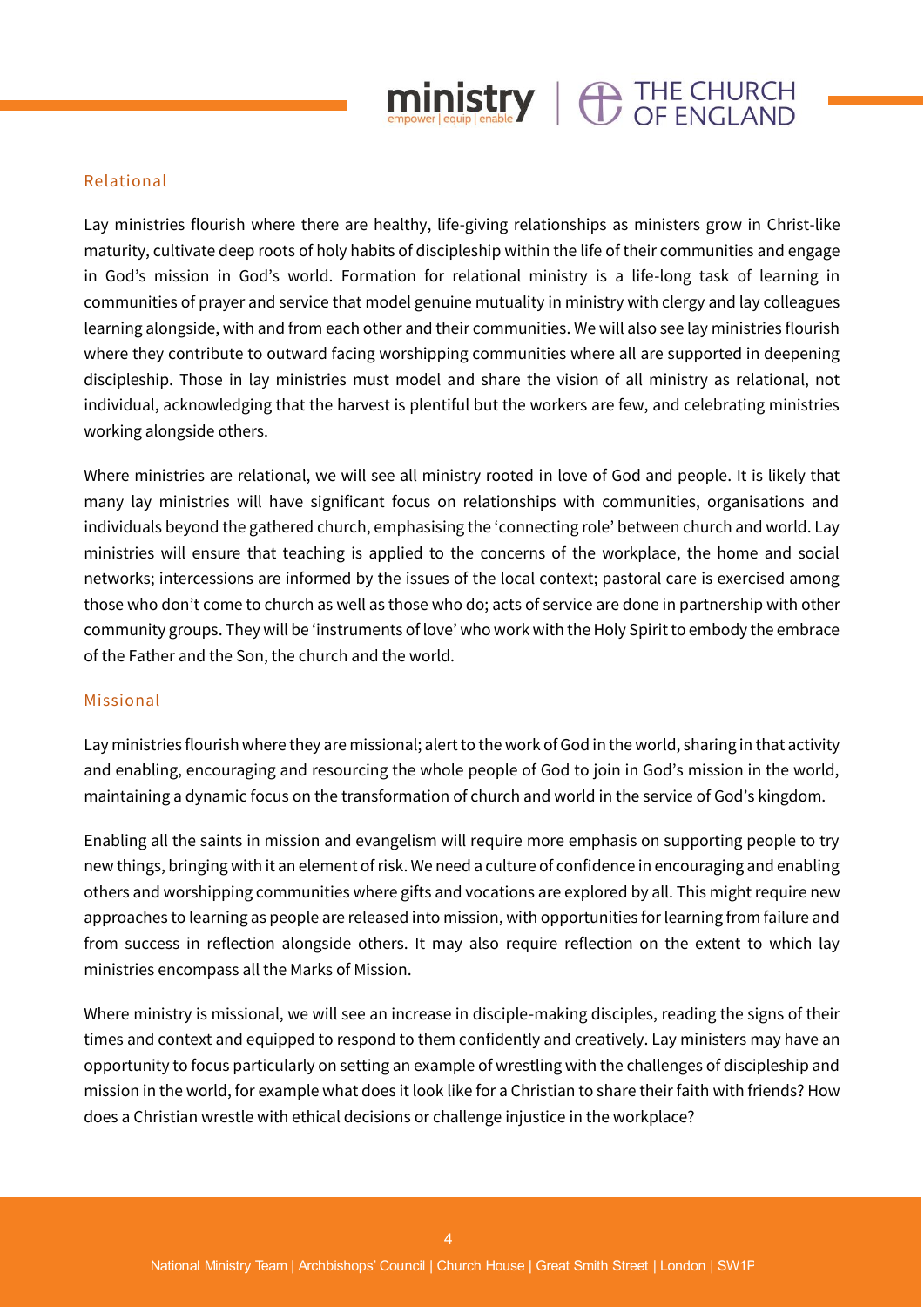# $\mathop{\text{min}}_{\text{smooth}}$   $\mathop{\text{error}}_{\text{label}}$   $\mathop{\text{error}}_{\text{label}}$   $\mathop{\text{error}}_{\text{label}}$

#### Collaborative

Lay ministries flourish when ministry is truly the work of co-labourers, God's servants working together to bring in the harvest. This is a key area of challenge for lay ministries, in an institution that can be hierarchical in myriad ways including in terms of clericalism, in terms of relationships between different lay ministries and between those in public ministry and other members of their worshipping communities. The challenge of power dynamics is nothing new for followers of Christ yet the challenge for the church is deeply ingrained and a key barrier to flourishing lay ministries.

This area of challenge needs candid exploration with lay and ordained ministers and their worshipping communities, seeking to explore barriers to true collaboration and providing support in overcoming those barriers for the fuller flourishing of all involved in ministry.

Where ministries are collaborative, lay ministers, alongside clergy colleagues, enable individuals and communities to explore their calling and gifting and grow in confidence. We will see the mutual respect and accountability already present in many places modelled at all levels, rooted in our common discipleship and baptism. Lay ministries will set an example of collaborative working both in the church and in the world will work with clergy to promote an economy of encouragement rather than grievance, celebrating the strength in our different giftings and callings.

#### Diverse

Lay ministries flourish when the diversity of gifts given to all of God's people are truly celebrated and where the gifts of the whole body of Christ can be exercised. Jesus called a wide range of people to share in his ministry, including people who were unexpected to the religious leaders of the day, and lay ministries will only truly flourish when ministers are representative of the communities they serve in their rich diversity. Barriers of unconscious bias and exclusion at all stages of people's journeys into and through ministries need exploring, examining and dismantling to equip, enable and release all those who are called into ministry.

Lay ministries are already diverse in the sense of the scale and scope of roles across the church and we should expect to continue to see the emergence and development of diverse ministries as the Holy Spirit equips the body of Christ to respond to the needs of God's world in each local context.

#### Adaptive

Lay ministries flourish when we see ministers from all parts of the body of Christ exercising ministry with flexibility, creativity and imagination.

Where ministries are adaptive, we will see ministers alert to emerging opportunities and the needs of the communities to which they are called, equipped to discern God's activity in individuals and communities and able to be imaginatively adaptive in response. This has perhaps never been truer than in the times of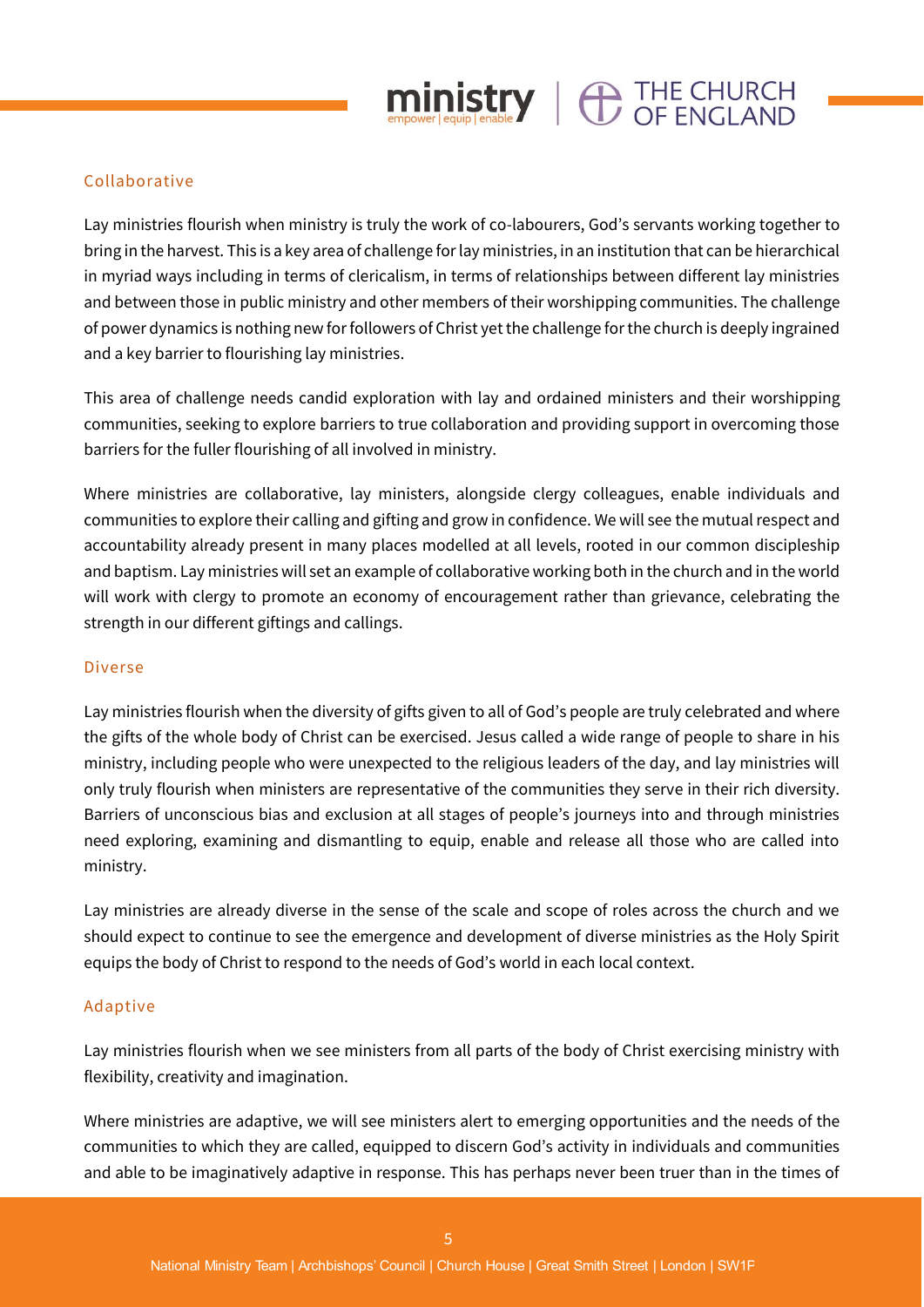great uncertainty in which we find ourselves during which many traditional church-buildings based ministries have been rendered impossible and when imagination and flexibility in exercising ministry have been vital.

 $ministry \mid \bigoplus_{\text{OF ENCI AND}}$ 

There is great freedom in this but also great responsibility. Life-long formation for ministry will be even more important as lay ministries focus on the work of enabling all God's people to respond and adapt to what they see God doing and life-long discernment of God's call afresh the lives of individuals and communities will be essential.

#### **What is the future we hope to see?**

*"The whole people of God, by baptism, share in bearing Christian presence through worship, witness and service, being the Body of Christ in every and any place and context…. Ordained and lay ministers teach and equip lay people to follow Jesus confidently in every sphere of life in ways that show the difference the Gospel makes. They recognise that all are baptised into Christ, complementary in gifts and vocation, mutually accountable in discipleship, and equal partners in mission."*

*Ministry for a Christian Presence in Every Community*

*We long for a church where lay ministries are enabling of whole-life discipleship of the whole people of God and the ministry of the whole church in mission in God's world.*

We need to move to a climate where ministry is always missional, with lay ministers who have confidence in their calling as disciple-making disciples.

This requires a culture where supporting the gathering of the worshipping community never loses sight of its connection with the dynamic sending out of the community as disciples in the world, where the focus remains on fruitfulness, and not on the flowers for their own sake. It needs a renewal of lay ministries understood as enabling of others. Lay ministries will need to be adaptive as ministers respond to their evolving contexts and needs of their communities, requiring life-long learning that continually equips ministers to be adaptive, creative and appropriately innovative.

#### *We long for a church where lay ministries are recognised, valued and celebrated as God-given and where all ministers, lay and ordained, are co-labourers in the Kingdom of God.*

Achieving this vision will result in a celebration of the scale, impact and rich diversity of lay ministries, both existing and potential, recognising in them the inspiring energy of the Holy Spirit and human creativity coming together to enable the whole people of God in mission and ministry in new and exciting ways.

This will be supported by having a shared national narrative and language of lay ministries that is theologically rooted and practically inspiring, that celebrates this garden in its abundance, beauty and